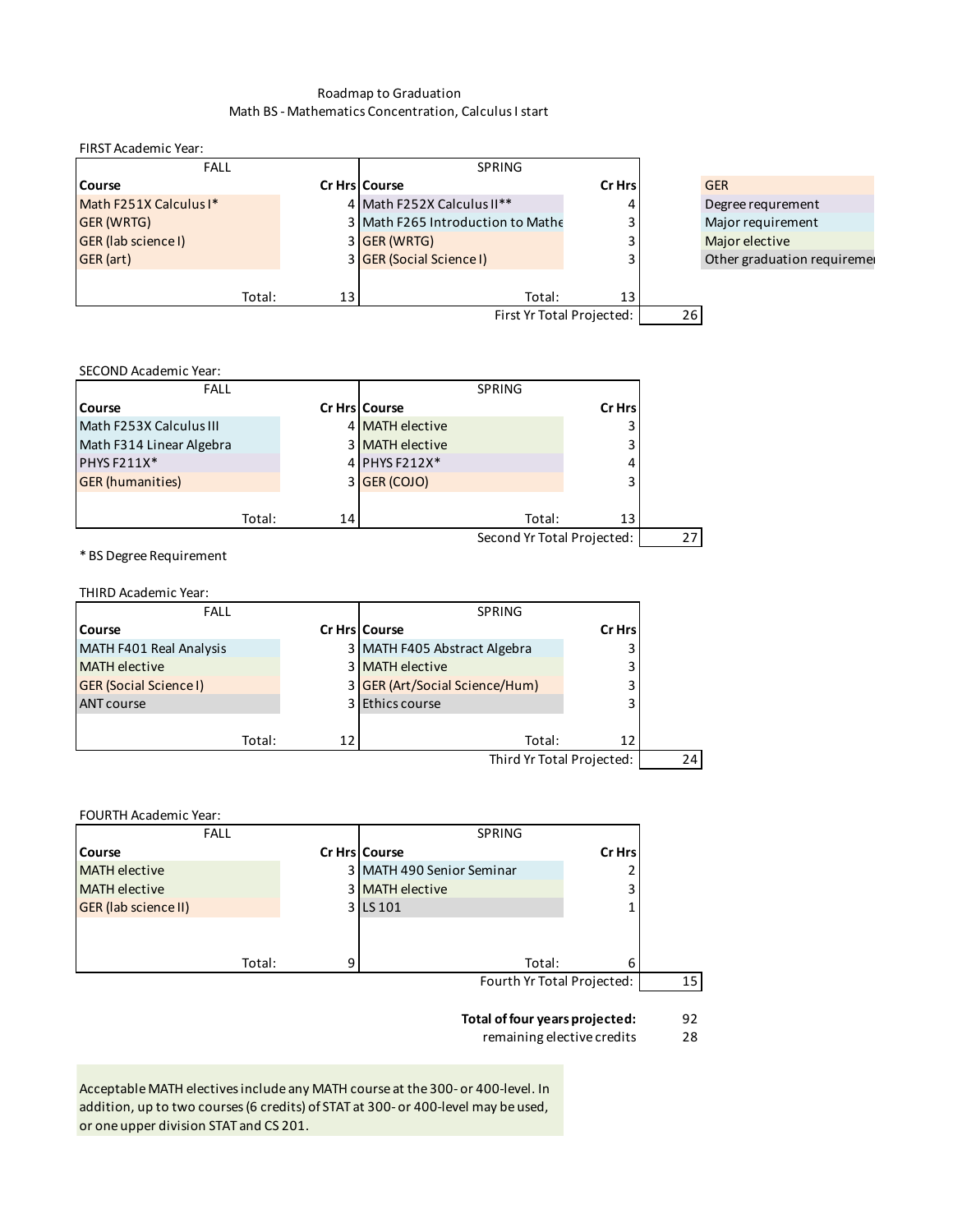#### Roadmap to Graduation Math BS - Statistics Concentration, Calculus I start, Even Year Start

| FIRST Academic Year (EVEN YEAR START) |            |                                                |            |                                |
|---------------------------------------|------------|------------------------------------------------|------------|--------------------------------|
| <b>FALL EVEN</b>                      | SPRING ODD |                                                | <b>GER</b> |                                |
| Course                                |            | <b>Cr Hrs Course</b>                           |            | Cr Hrs BS degree requrement    |
| Math F251X Calculus I*                |            | 4 Math F252X Calculus II**                     |            | 4 Major requirement            |
| <b>GER (WRTG)</b>                     |            | 3 Math F265 Introduction to Mathematical Proof |            | 3 Major elective               |
| <b>GER</b> (lab science)              |            | 3 GER (WRTG)                                   |            | 3 Other graduation requirement |
| GER (art)                             |            | 3 GER (Social Science)                         |            |                                |
|                                       |            |                                                |            |                                |
| Total:                                | 13         | Total:                                         | 13         |                                |
|                                       |            | First Yr Total Projected:                      |            | 26                             |

## SECOND Academic Year:

| <b>FALL ODD</b>               |    | <b>SPRING EVEN</b>                         |        |
|-------------------------------|----|--------------------------------------------|--------|
| Course                        |    | Cr Hrs Course                              | Cr Hrs |
| Math F253X Calculus III       |    | 4 STAT F300 Statistics                     |        |
|                               |    | CS F201 Introduction to Programming or NRM |        |
| Math F314 Linear Algebra      |    | 3 F338 Introduction to GIS                 |        |
| PHYS F211X* General Physics I |    | 4 PHYS F212X* General Physics II           |        |
| <b>GER</b> (humanities)       |    | 3 GER (COJO)                               |        |
|                               |    |                                            |        |
| Total:                        | 14 | Total:                                     | 13     |
|                               |    | Second Yr Total Projected:                 |        |
|                               |    |                                            |        |

\* BS Degree Requirement

| THIRD Academic Year:         |    |                                                |        |
|------------------------------|----|------------------------------------------------|--------|
| <b>FALL EVEN</b>             |    | SPRING ODD                                     |        |
| Course                       |    | <b>Cr Hrs Course</b>                           | Cr Hrs |
| MATH 401 Real Analysis       |    | 3 GER (lab science II)                         |        |
| STAT 402 Scientific Sampling |    | 3 STAT 401 Regression and Analysis of Variance |        |
| <b>GER (Social Science)</b>  |    | 3 GER (Art/Social Science/Hum)                 |        |
| <b>ANT course</b>            |    | 3 Ethics course                                |        |
|                              |    |                                                |        |
| Total:                       | 12 | Total:                                         | 12     |
|                              |    | Third Yr Total Projected:                      |        |

| <b>FALL ODD</b>                          | <b>SPRING EVEN</b>                        |        |    |
|------------------------------------------|-------------------------------------------|--------|----|
| <b>Course</b>                            | <b>Cr Hrs Course</b>                      | Cr Hrs |    |
| MATH F371 Probability                    | 3 MATH 408 Mathematical Statistics        |        |    |
| <b>STAT or MATH elective</b>             | 3 STAT 454 Statistical Consulting Seminar |        |    |
| <b>ENGL 314 or 414 Technical Writing</b> | 3 LS 101                                  |        |    |
|                                          |                                           |        |    |
|                                          |                                           |        |    |
| Total:                                   | Total:                                    |        |    |
|                                          | Fourth Yr Total Projected:                |        | 14 |
|                                          | Total of four years projected:            |        | 91 |

remaining elective credits 29

Acceptable STAT electives include any MATH or STAT course at the 300- or 400-level.